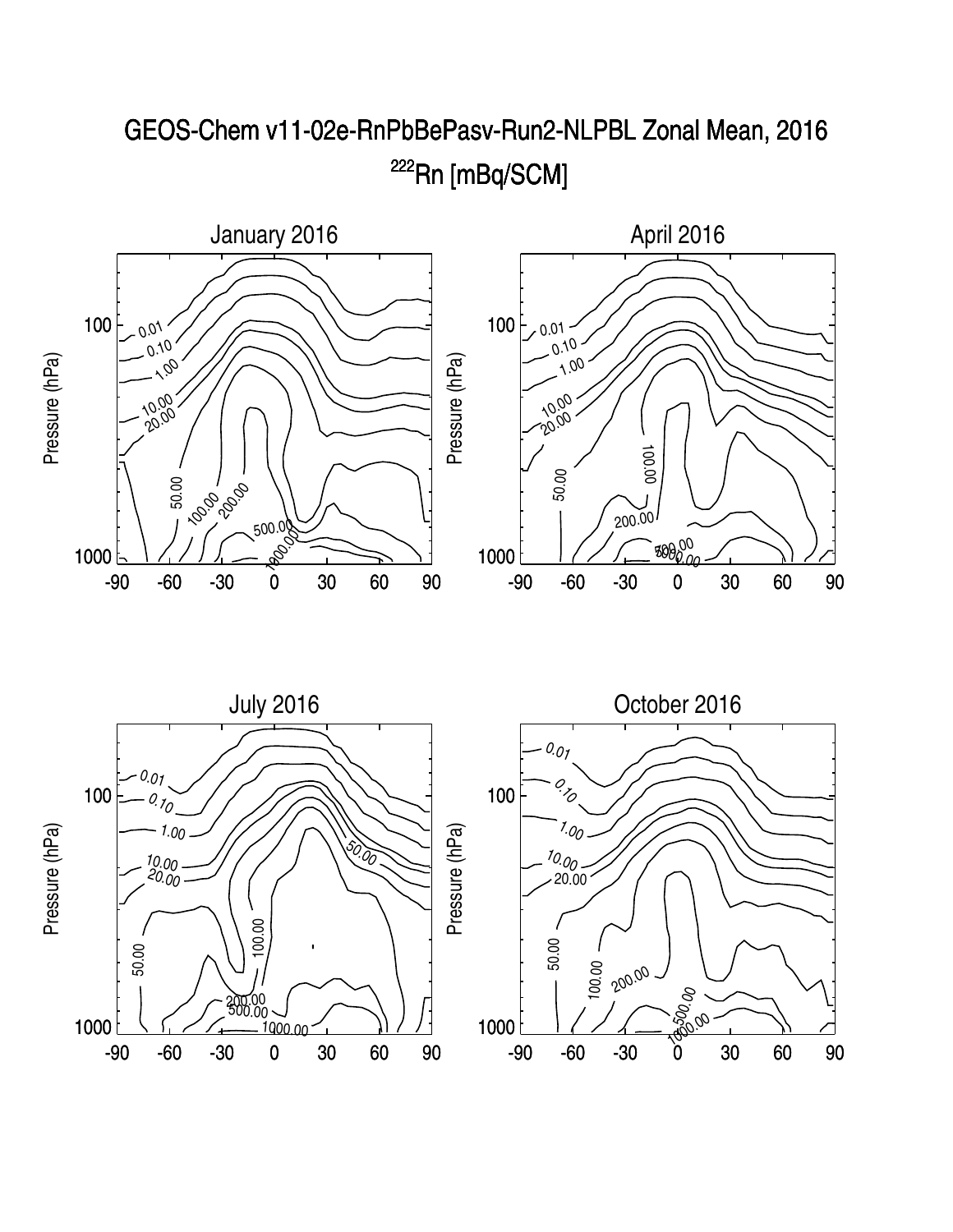

## GEOS-Chem v11-02e-RnPbBePasv-Run2-NLPBL Zonal Mean, 2016 <sup>210</sup>Pb [mBq/SCM]